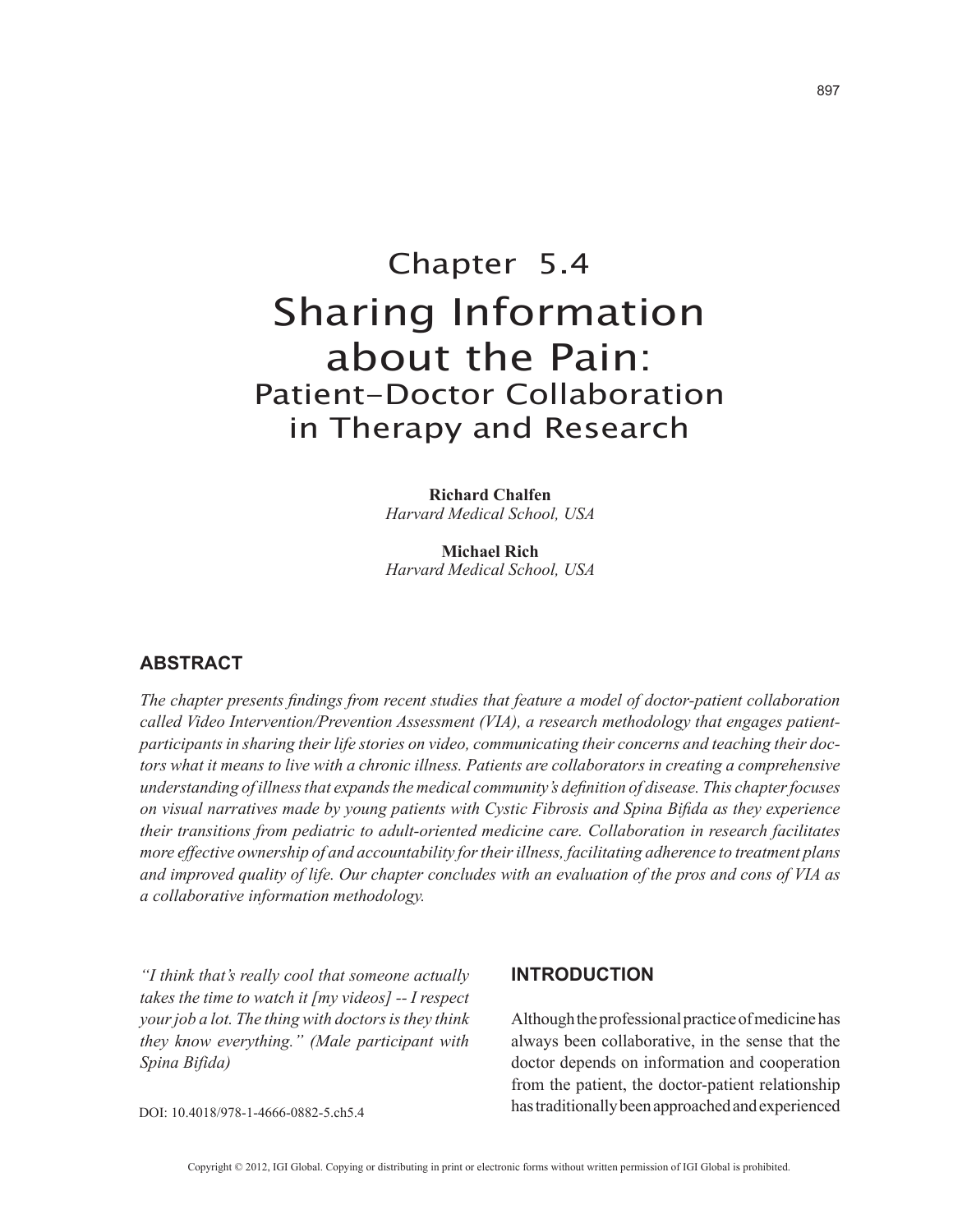as paternalistic. Patients and doctors develop phenomenological constructions of each other, of disease, and of the illness experience by contributing information through a range of verbal and non-verbal communications, including medical and psychosocial histories, physical examinations, and laboratory evaluations. The rarely achieved ideal collaboration between patient and doctor uses ongoing open communication to seek similarities and address differences in these conditions, to find a common understanding of the illness, to share responsibility for treatment plans and outcomes. Patient-doctor interactions are marked by mutual requests for sharing information from two experts, the patient as owner and custodian of a particular illness and the doctor who possesses diagnostic, therapeutic, and prognostic knowledge of diseases (Cordella, 2004; Heritage & Maynard, 2006).

Current states of medical economics and informatics are exerting an impact on modes of collecting information that are fundamental to successful collaborations. Doctors obtain better anatomic and physiologic data, but have sacrificed rich psychological and socio-cultural information. The demise of the house call has dramatically shifted how doctors know their patients. The contexts of information-gathering are not part of the patients' worlds, but sterile clinical settings such as emergency rooms, clinics, hospital rooms, and doctors' offices. Office visits and hospital admissions, opportunities to observe the patient and the disease process are becoming shorter. The trend is clear. Technologically advanced testing both increases and improves anatomical imaging and physiological metrics.

In other ways, however, the quality of medical data is diminished as knowledge of illness-in-thehome-context is no longer available. Assessment of patient behavior and disease signs is now relegated to collapsed periods of time or replaced by medical tests that examine the structure and function of single organs, diminishing opportunities for learning the psychosocial and cultural information that define the whole patient. Because patients suffer their disease processes in the context of their lives and their worlds in which they live, their illnesses cannot be fully understood and their quality of life cannot be effectively addressed without doctors learning about and responding to how their diseases are experienced by individual patients within the context of their lives.

Long seen by both patient and doctor as the passive supplicant, the patient has a great deal to contribute to a collaboration in diagnosis and healing, filling blind spots in the doctor's observational and diagnostic methods. Not only does the patient bring intimate knowledge and constant monitoring of her body, herself, and her life to the collaboration, but she can share and work with her rich experience with illness and wellness. Her personally realized knowledge of a particular illness, her theories of its origin, contagion, persistence, and the meaning of living with it -- what Arthur Kleinman has described as the "explanatory model" (Kleinman, 1988) -- are all important diagnostic evidence and potentially powerful therapeutic tools. How can we open channels of communication so that patients can express and doctors can hear this important information? We simply asked patients to teach their doctors about their lives with illness, their experience, concerns, and needs, implicitly and explicitly linking collaboration and communication.

To engage patients in a more equitable collaborative relationship with their clinicians, an innovative research methodology has been developed at the Center on Media and Child Health at Children's Hospital Boston. Video Intervention/Prevention Assessment (VIA) is a research methodology that asks patient-participants to use video technology to reveal their own medical conditions and communicate how they see themselves living with those conditions in their own physical and social environments. VIA is built on the assumption that patient-participants are collaborators who offer direct and intimate portrayals of their illness experiences, co-creating with their doctors a comprehen